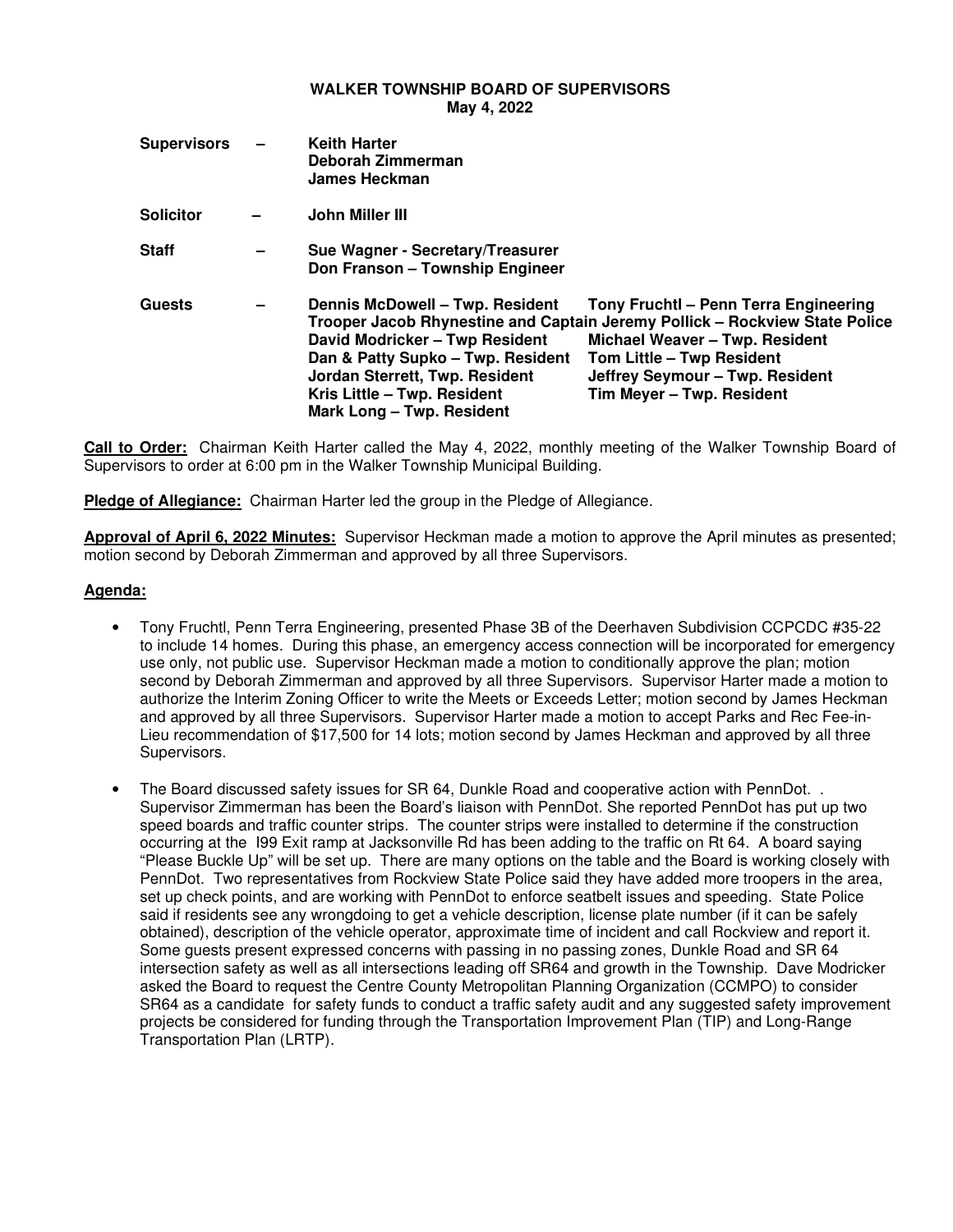# **Bids were opened for the Walker Township Parking Lot located off Zion Back Road**:

- 1. Eby Paving \$351,058.65
- 2. Glenn O. Hawbaker, Inc. \$389,811.75
- 3. Mid-State Paving, LLC \$491,656.25
- 4. John Claar Excavating, Inc. \$516,497.37

Supervisor Harter made a motion to award the Walker Township Parking Lot project to Eby Paving & Construction pending review of the Bid Package; motion second by James Heckman and approved by all three Supervisors.

# **Agenda:**

• Rod Beard, representing the Walker Township Fire Company, reported they are working on gathering the requested information. He prepared an Agreement for the Board to consider in an effort to protect some information the Board requested. No action was taken at this time for the Agreement. He would like to see the Board and the Fire Company hold work sessions to exchange information and ultimately come up with a way for a funding approach for the Fire Company. These work sessions would have to be held during the Board of Supervisors meeting. Supervisor Harter is working with Solicitor Miller on an Ordinance providing for the establishment of an Emergency Fire Equipment Purchase Account.

### **Guests:**

- Jeff Seymour, Township Resident, asked what will be done with the dirt from the Parking Lot Project. The Board said it is used for projects throughout the Township.
- No other guests wanted to address the Board.

### **Solicitor Report: -**

- Ordinance 214 was adopted at the April meeting amending Ordinance 129 to establish pretreatment pollutant limits for discharge of waste water into the treatment system for the Borough of Bellefonte. Since that Ordinance was adopted, Bellefonte Borough sent a new chart to replace the one previously sent that is included in Ordinance 214 resulting in a new Ordinance to be adopted. Supervisor Heckman made a motion for Solicitor Miller to prepare the new Ordinance including the chart provided by the Borough and advertise the amended Ordinance; motion second by Keith Harter and approved by all three Supervisors.
- Supervisor Heckman made a motion to release the Cashier's Check to Dave's Sawmill for their use of Hoy Road – T-467; motion second by Deborah Zimmerman and approved by all three Supervisors.
- Supervisor Heckman made a motion to release the Bond to Michael Yoder for his use of Benner Road – T-463; motion second by Keith Harter and approved by all three Supervisors.

### **Engineer Repor**t:

- An Easement will be needed for the stormwater issues at 125 Red Oak Dr.
- There was no action on the Stormwater Bid Project

### **ZONING:**

- Supervisor Harter reported there were 11 Zoning Permits and 6 Driveway Permits.
- A complaint was received regarding a lot in Stony Pointe containing a trailer and lots of debris. A letter will be sent to Zion Associates addressing the situation.

### **ROADMASTER**:

- A watch children sign was requested for Zion Ridge Avenue.
- Engineer Franson will look into a reported stop sign on the ground in Stony Pointe.